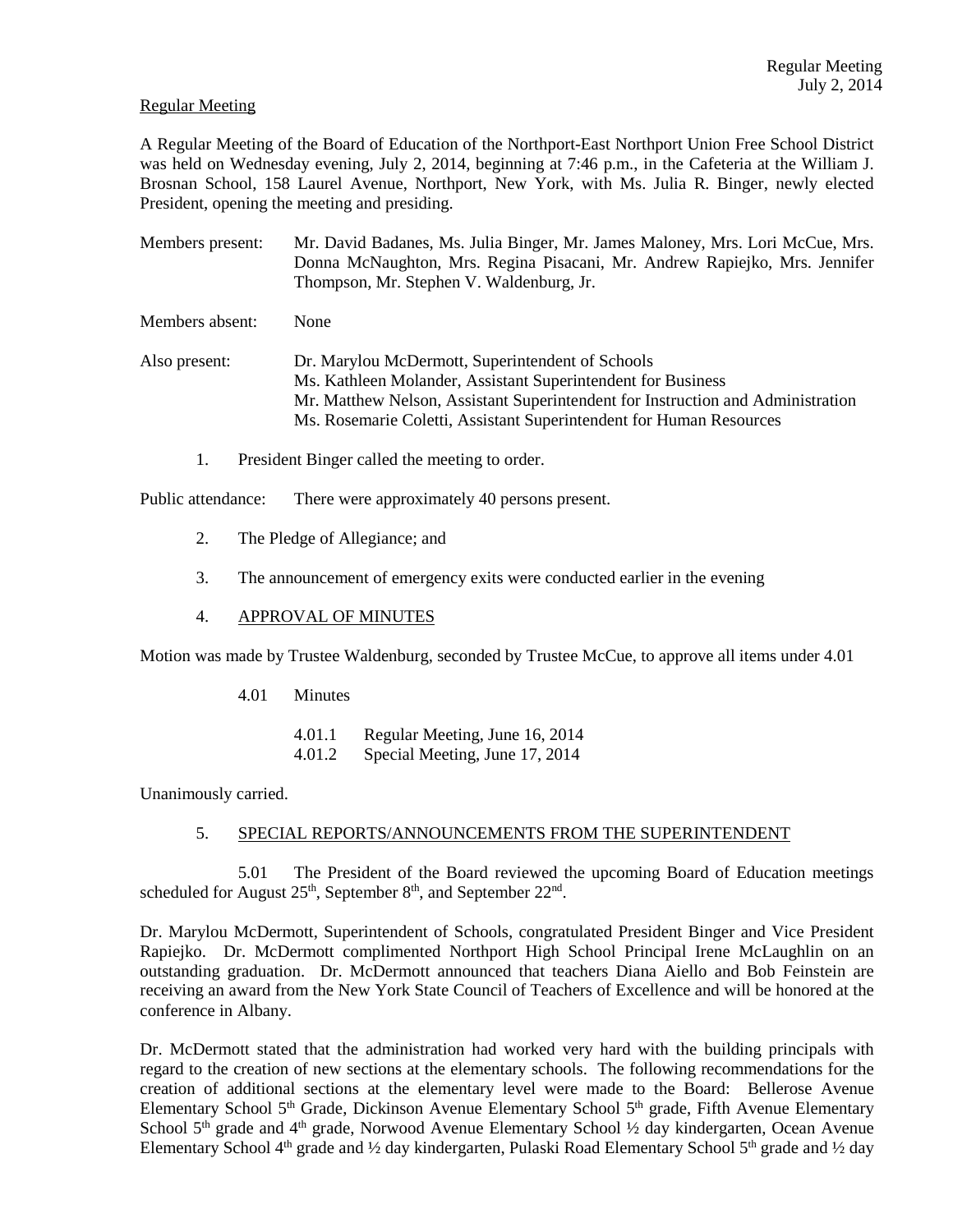kindergarten.

Ms. Rosemarie Coletti, Assistant Superintendent for Human Resources, stated that once the Board votes to accept the Superintendent's recommendations, the next step is to being to contact teachers entitled to be contacted by seniority.

There was a discussion regarding how teachers are contacted, changes in enrollment, and how class sections are determined.

# 6. COMMUNICATIONS

6.01 There were no communications to the Board

# 7. PUBLIC PARTICIPATION

Name Comment

Christine Arthur Mrs. Arthur read statements from two parents who could not attend the Parent meeting regarding the Bellerose incoming 4<sup>th</sup> grade and the benefits of low class size. Ms. Arthur also stated that the District website is not user friendly, there are no links to staff e-mail addresses.

Joseph Sabia Stated that he was concerned about the kitchen in the Brosnan building Resident being disassembled and put in dumpsters. Mr. Sabia asked who authorized it, how many pounds of materials was remove and how much was received for it.

Dr. McDermott stated that the room was being redesigned to meet the needs of students, the work was done by District employees, and that Mr. Resca received a check in the amount of \$1,350.00 for the scrap metal.

| Kirstin Zarko                                | Thanked Dr. McDermott for adding a section to the Dickinson Avenue 5 <sup>th</sup>                                                                                                                                                                                                                            |
|----------------------------------------------|---------------------------------------------------------------------------------------------------------------------------------------------------------------------------------------------------------------------------------------------------------------------------------------------------------------|
| Parent                                       | Grade                                                                                                                                                                                                                                                                                                         |
| Shawne Albero                                | Stated that Dr. McDermott already answered her question and thanked her                                                                                                                                                                                                                                       |
| Parent                                       | for adding section at Bellerose                                                                                                                                                                                                                                                                               |
| <b>Stacy Rosenfeld</b><br>Parent             | Asked Dr. McDermott to put the Bellerose Avenue incoming 4 <sup>th</sup> grade on<br>the watch list, stating that it is the biggest class in the District when it<br>comes to elementary school. Ms. Rosenfeld also stated that there are no<br>links to staff e-mails on the website.                        |
| Susan Kinirons/<br>Rebecca Overton<br>Parent | Stated her concerns with the incoming 5 <sup>th</sup> grade at Pulaski Road School,<br>noting that there are a significant amount of children with behavioral<br>issues and special needs and three classes with 25 students would be<br>detrimental to the class and the needs of the special need students. |

At 8:42 p.m., President Binger requested a two minute recess.

| Jennifer McNaughton | Asked why Bellerose Avenue 4 <sup>th</sup> grade is not on the watch list and stated |
|---------------------|--------------------------------------------------------------------------------------|
| Parent              | that the sections are at the cap for two classes. Mrs. McNaughton also               |
|                     | asked that the calendars on the website be updated.                                  |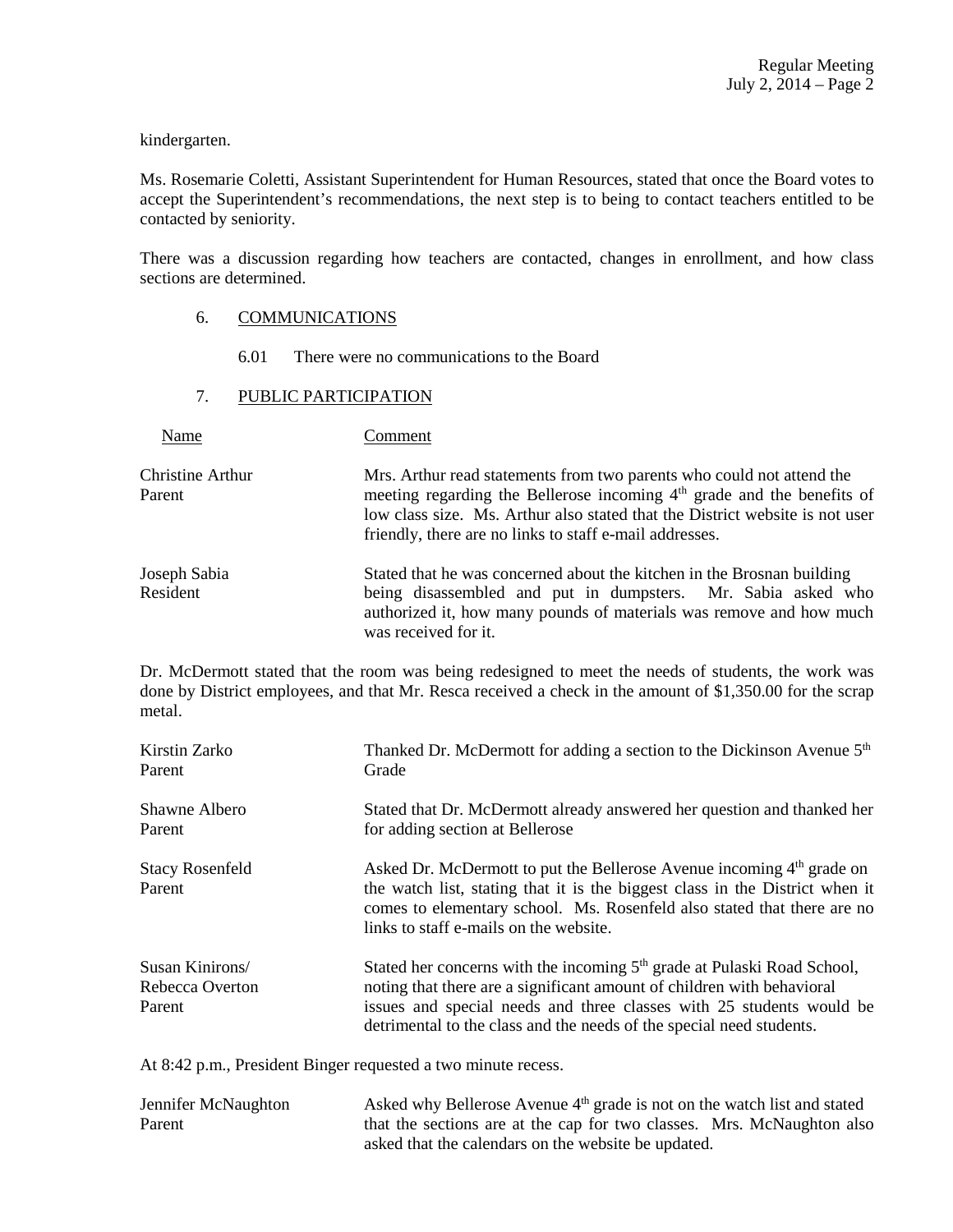Dr. McDermott stated that all classes are on the watch list.

Motion was made by Trustee Badanes, seconded by Trustee McCue, to approve items 8.01, 8.02, and 8.03, including addendum 1 to item 8.01, and severing section E 15. of item 8.01.

# 8. SUPERINTENDENT'S REPORT, GENERAL - FOR BOARD ACTION

 8.01 Personnel Actions Report, dated July 2, 2014, attached and made part of the official minutes:

- 8.02 Schedule J Committee on Special Education
- 8.03 Approving the 2014-2015 Professional Development Plan Update

Vote on Trustee Badanes' motion to approve items 8.01, 8.02, and 8.03, including addendum 1 to item 8.01, and severing section E 15. of item 8.01 was unanimously carried.

Motion was made by Trustee Waldenburg, seconded by Trustee McNaughton, to approve section E 15. of item 8.01.

Vote on Trustee Waldenburg's motion was as follows:

YES: Mr. Badanes, Ms. Binger, Mr. Maloney, Mrs. McCue, Mrs. McNaughton, Mrs. Pisacani, Mrs. Thompson, Mr. Waldenburg

ABSTAIN: Mr. Rapiejko

Motion passed.

Motion was made by Trustee Waldenburg, seconded by Trustee Maloney, to approve item 8.04

8.04 Receiving as a first reading revisions to the following policy:

8.04.1 Policy #4710 – "Middle and High School Reporting Policy"

Unanimously carried.

Motion was made by Trustee McNaughton, seconded by Trustee Waldenburg, to approve all items under 9.01 through 9.49, excluding severed item 9.29.

### 9. SUPERINTENDENT'S REPORT, FINANCIAL – FOR BOARD ACTION

9.01 Taking specified action on the following BIDS:

 EDUCATIONAL: 9.01.1 AWARD: Medical Supplies & Equipment

 CAPITAL PROJECT: 9.01.2 AWARD: District Wide Capital Improvements

 LONG ISLAND FOOD SERVICE DIRECTOR'S ASSOCIATION COOPERATIVE: 9.01.3 AWARD: Dairy 9.01.4 AWARD: Frozen Foods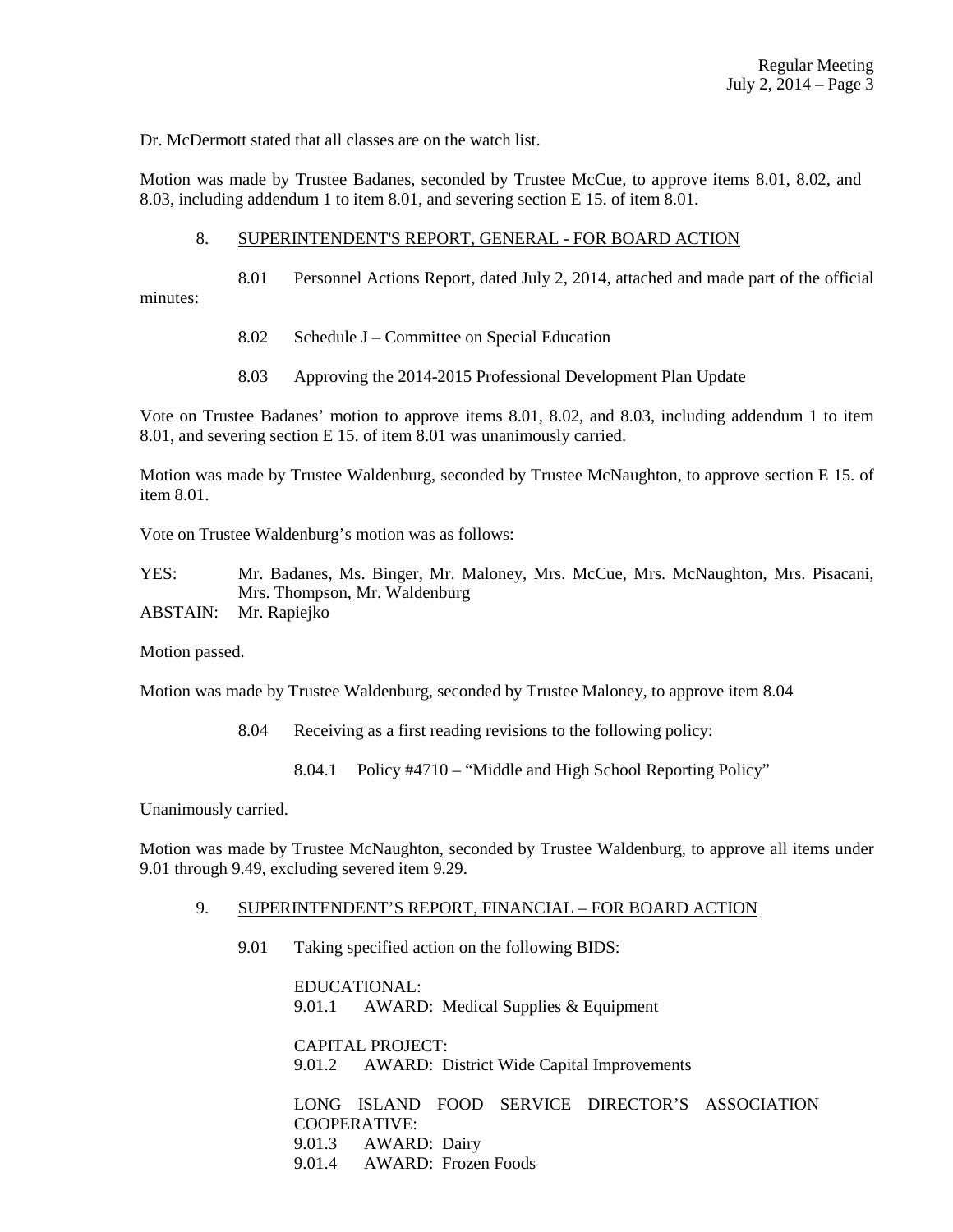|  | 9.01.5 AWARD: Grocery    |                                  |
|--|--------------------------|----------------------------------|
|  |                          | 9.01.6 AWARD: Direct Diversion   |
|  | 9.01.7 AWARD: Bread      |                                  |
|  | 9.01.8 AWARD: Meat       |                                  |
|  | 9.01.9 AWARD: Snacks     |                                  |
|  |                          | 9.01.10 AWARD: Small Wares       |
|  |                          | 9.01.11 AWARD: Paper/Disposables |
|  |                          | 9.01.12 AWARD: Beverages         |
|  | 9.01.13 AWARD: Ice Cream |                                  |
|  | 9.01.14 AWARD: Bagels    |                                  |

#### TRANSPORTATION:

 9.01.15 AWARD: Transportation for District Students Attending Out-of-District Schools

 9.02 Declaring as surplus and recycling the attached list of equipment owned by the School District that is no longer cost effective to repair

 9.03 Approving a 2014-2015 Agreement between the Northport-East Northport Union Free School District and Harmony Heights

 9.04 Approving a 2014-2015 Agreement between the Northport-East Northport Union Free School District and The Summit School

 9.05 Approving Treasurer's Report and Monthly Summary of Receipts and **Disbursements** 

> 9.05.1 Treasurer's Report for the period April 1, 2014 through April 30, 2014 9.05.2 Monthly Summary of Receipts and Disbursements for April 2014

9.06 Approving Schedule of Investments as of April 30, 2014

9.07 Approving the Collateral Schedule for April 2014

 9.08 Approving the General Fund Projected Cash Flow Statement for the year ending 2013-2014, Actual Data July 1, 2013 – April 30, 2014, Estimated Data May 1, 2014 – June 30, 2014

 9.09 Approving the Monthly Revenue and Budget Status Report – School Lunch Fund for the month ending April 30, 2014

 9.10 Approving the Monthly Revenue and Budget Status Report – Special Aid Fund for the month ending April 30, 2014

 9.11 Approving the Monthly Revenue and Budget Status Report – Capital Fund for the month ending April 30, 2014

 9.12 Approving the Monthly Revenue and Budget Status Report – General Fund for the month ending April 30, 2014

9.13 Approving the School Lunch Profit and Loss Statement, April 2014

 9.14 Approving the Claims Auditor's Report for Warrants and Schedule of Claims for payments dated: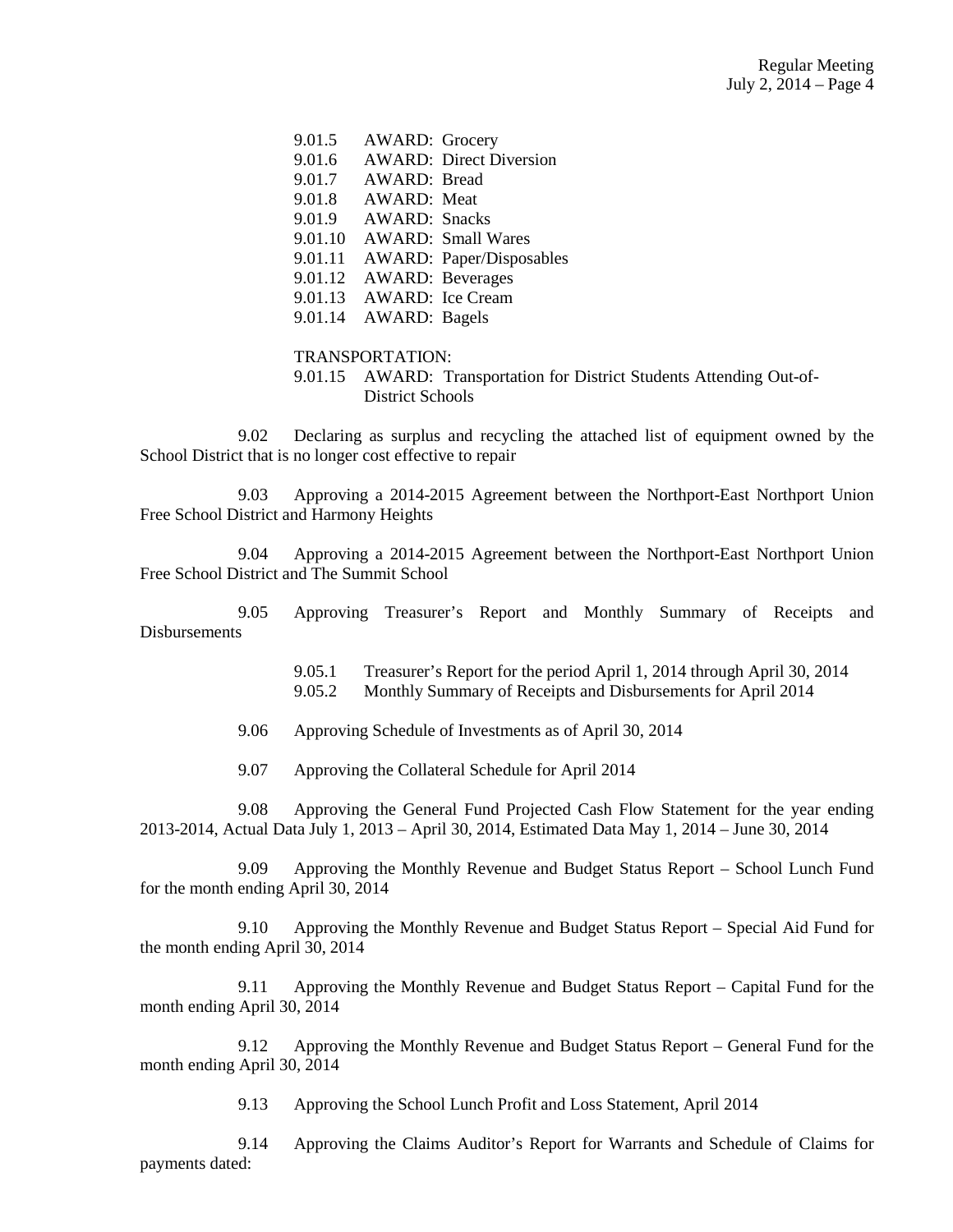April 11, 2014 (Payroll Trust & Agency Warrant), April 15, 2014 (Accounts Payable Warrant), April 25, 2014 (Payroll Trust & Agency Warrant), April 30, 2014 (Accounts Payable Warrant), April, 2014 (Claims Audit Report)

 9.15 Approving Claims Auditor's Report – Payroll Audit for the Payroll Distribution/Audit dated April 25, 2014 (DAS)

9.16 Approving the Bank Reconciliation Report for the month ended April 30, 2014

 9.17 Authorizing the Board President to sign a contract with the following school district to provide health services for Northport-East Northport students attending schools in that district during the 2013-2014 school year:

 9.17.1 West Islip Union Free School District, one (1) student attending St. John the Baptist @ \$709.56, totaling \$709.56

9.18 Receiving the following donations to the District:

 9.18.1 \$10,000 from David James to the Deborah Shavalier Memorial Scholarship

 9.19 Approving a 2014-2015 Agreement between the Northport-East Northport Union Free School District and Brookville Center for Children's Services

 9.20 Approving a 2014-2015 Agreement between the Northport-East Northport Union Free School District and NSSA/The Martin C. Barell School

 9.21 Approving a 2014-2015 Agreement between the Northport-East Northport Union Free School District and Metro Therapy, Inc.

 9.22 Approving a 2014-2015 Agreement between the Northport-East Northport Union Free School District and SCO Family of Services/Madonna Heights

 9.23 Approving a 2014-2015 Agreement between the Northport-East Northport Union Free School District and Maryhaven

 9.24 Approving a 2014-2015 Agreement between the Northport-East Northport Union Free School District and Cleary School for the Deaf

 9.25 Approving a 2014-2015 Agreement between the Northport-East Northport Union Free School District and Developmental Disabilities Institute

 9.26 Approving renewal of transportation contracts with Acme Bus Corporation, Baumann & Sons Buses, Inc., Brookset Bus Corporation, Educational Bus Transportation, Inc., Huntington Coach Corporation and Towne Bus Corporation at an increase equal to the 2014-2015 Consumer Price Index (CPI)

 9.27 Approving an Agreement with Sound Actuarial Consulting for the purpose of updating the District's June 30, 2014 GASB 45 actuarial valuation

9.28 Approving the following resolution: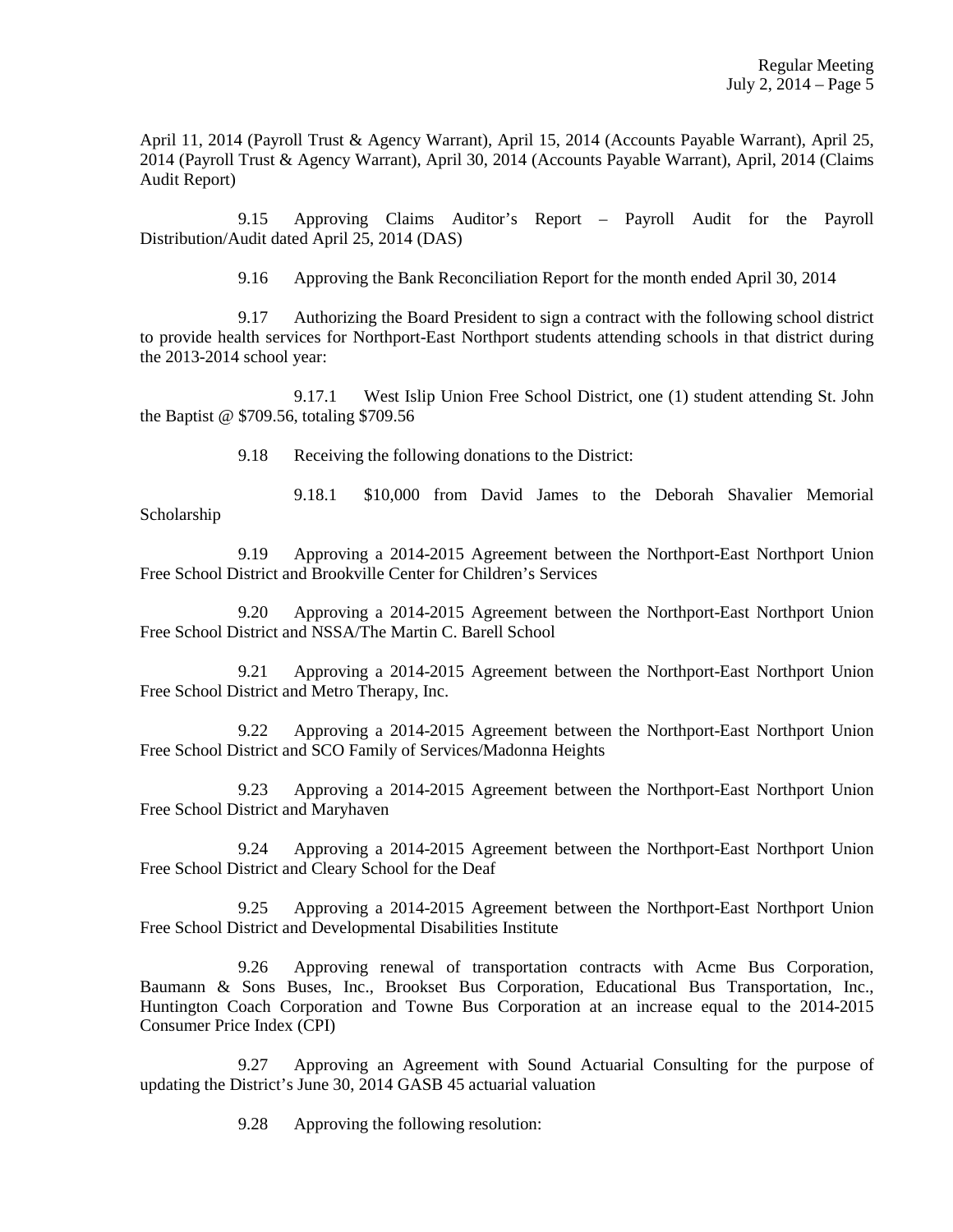"WHEREAS, the Board of Education approved by resolution on April 24, 2014 an increase to appropriation code A2110.4010.00.2100 by \$5,647; and,

WHEREAS, the Board of Education approved by resolution on April 24, 2014 an increase in revenue code A2705 by \$5,647; and

WHEREAS, the actual amount receipted by the Northport-East Northport School District was \$5,617;

NOW, THEREFORE, BE IT RESOLVED, that the Board of Education amends the amount of the donation accepted on April 24, 2014 from Northport-East Northport residents for the Northport High School Chorus/Orchestra Music in the Parks field trip from \$5,647 to \$5,617."

9.29 Severed

 9.30 Approving the following resolution to join Board of Cooperative Educational Services of Suffolk County:

School Year 2014-2015

#### **RESOLUTION (A)**

# **JOINT MUNICIPAL COOPERATIVE BIDDING PROGRAM**

 **"WHEREAS,** various educational and municipal corporations located within the State of New York desire to bid jointly for generally needed services and standardized supply and equipment items; and

 **WHEREAS**, the Northport-East Northport U.F.S.D, an educational/municipal corporation (hereinafter the "Participant") is desirous of selectively participating with other educational and/or municipal corporations in the State of New York in joint bidding in the areas mentioned above pursuant to General Municipal Law §119-o and Education Law Section 1950; and

 **WHEREAS,** the Participant is a municipality within the meaning of General Municipal Law §119-n and is eligible to participate in the Board of Cooperative Educational Services, First Supervisory District of Suffolk County (hereinafter Eastern Suffolk BOCES) Joint Municipal Cooperative Bidding Program (hereinafter the "Program") in the areas mentioned above; and

 **WHEREAS**, the Participant acknowledges receipt of the Program description inclusive of Eastern Suffolk BOCES' standard bid packet and the general conditions relating to said Program; and

 **WHEREAS**, with respect to all activities conducted by the Program, the Participant wishes to delegate to Eastern Suffolk BOCES the responsibility for drafting of bid specifications, advertising for bids, accepting and opening bids, tabulating bids, awarding the bids, and reporting the results to the Participant.

**BE IT RESOLVED** that the Participant hereby appoints Eastern Suffolk BOCES to represent it and to act as the lead agent in all matters related to the Program as described above; and

 **BE IT FURTHER RESOLVED** that the Participant hereby authorizes Eastern Suffolk BOCES to place all legal advertisements for any required cooperative bidding in Newsday, which is designated as the official newspaper for the Program; and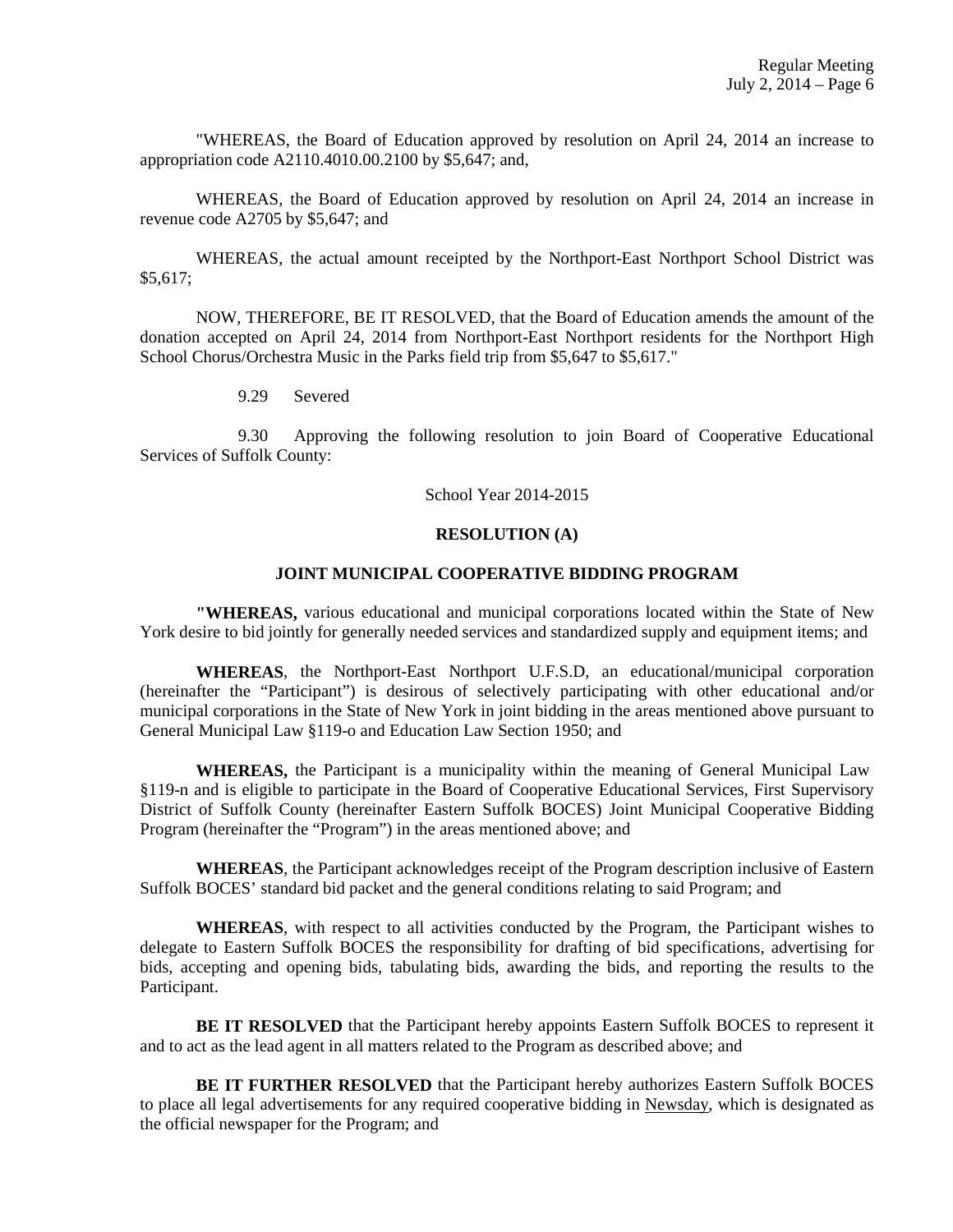**BE IT FURTHER RESOLVED** that a Participant Meeting shall be held annually consisting of a representative from each Program Participant. Notice of the meeting shall be given to each representative at least five (5) days prior to such meeting; and

 **BE IT FURTHER RESOLVED** that an Advisory Committee will be formed consisting of five to ten representatives of Program Participants for a term of three (3) years as authorized by General Municipal Law §119-o.2.j.

 **BE IT FURTHER RESOLVED** that this Agreement with the Participant shall be for a term of one (1) year as authorized by General Municipal Law §119-o.2.j.

 **BE IT FURTHER RESOLVED** that the Participant agrees to pay Eastern Suffolk BOCES an annual fee as determined annually by Eastern Suffolk BOCES to act as the lead agent for the Program."

 9.31 Approving the following resolution to join Board of Cooperative Educational Services of Nassau County:

#### School Year 2014-2015

# **GENERAL RESOLUTION**

# **FOR THE PURPOSE OF PARTICIPATING IN A COOPERATIVE BID COORDINATED BY THE BOARD OF COOPERATIVE EDUCATIONAL SERVICES OF NASSAU COUNTY FOR VARIOUS COMMODITIES AND/OR SERVICES**

 **"WHEREAS,** the Board of Education, Northport - East Northport School District of New York State, wishes to participate in a Cooperative Bidding Program conducted by The Board of Cooperative Educational Services of Nassau County for the purchase of various commodities and/or services as authorized by and in accordance with the Education Law and General Municipal Law, §Section 119-o; and

 **NOW THEREFORE, BE IT RESOLVED** that the School District hereby appoints Nassau BOCES as its representative and agent in all matters related to the Cooperative Bidding Program, including but not limited to responsibility for drafting of specifications, advertising for bids, accepting and opening bids, tabulating bids, reporting the results to the School District and making recommendations thereon, and

**BE IT FURTHER RESOLVED** that Nassau BOCES is hereby authorized to award cooperative bids on behalf of the School District to the bidder deemed to be the lowest responsible bidder meeting the bid specifications and otherwise complying with Article 5-A of the General Municipal Law of the State of New York relating to public bids an contracts and to enter into contracts for the purchase of the commodities and/or services as authorized herein, and

 **BE IT FURTHER RESOLVED,** that the School District hereby authorizes its School Business Administrator or his/her designee on behalf of the School District to participate in cooperative bidding conducted by Nassau BOCES and if requested to furnish Nassau BOCES an estimated minimum number of units that will be purchased and such other documents and information which may be reasonably necessary or useful in conducting the Cooperative Bidding Program, and

 **BE IT FURTHER RESOLVED,** that the School District agrees to assume its equitable share of the administrative costs of the cooperative bidding program and all of its obligations and responsibilities pursuant to any contract that may be awarded by Nassau BOCES on behalf of the School District."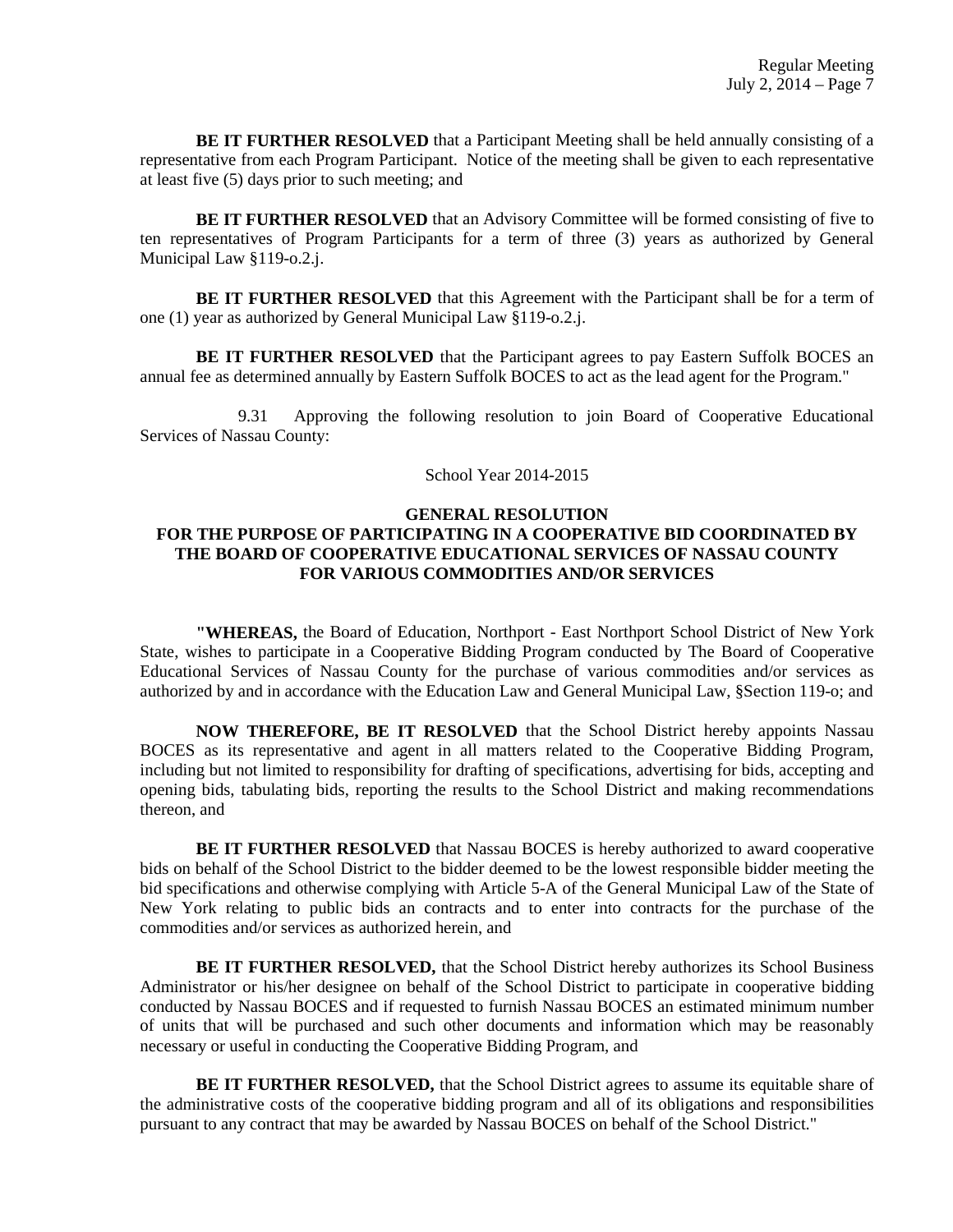9.32 Approving the following resolution to continue with the Municipal Cooperative Purchasing Agreement with the Town of Huntington, dated October 10, 2008:

# **MUNICIPAL COOPERATIVE PURCHASING AGREEMENT**

THIS AGREEMENT dated the 20<sup>th</sup> day of October, 2008, between the School districts of the TOWN OF HUNTINGTON, with offices at 100 Main Street, Huntington, New York 11743, hereinafter referred to as the "TOWN" and the NORTHPORT-EAST NORTHPORT UFSD, with offices at PO Box 210, Northport, New York 11768, hereinafter referred to as the "DISTRICT."

### **WITNESSETH:**

**"WHEREAS**, it is the desire of the TOWN and the DISTRICT as the Agencies named herein to cooperate with respect to the utilization of the services of the TOWN's Purchasing Department; and

 **WHEREAS**, the parties hereto are desirous of authorizing the Purchasing Director of the TOWN to advertise all of the bid requests for proposals and name the DISTRICT.

## **NOW, THEREFORE, IT IS AGREED AS FOLLOWS:**

 1. The Director of Purchasing of the TOWN is authorized, in advertising for any bid for any material, equipment or merchandise, to include in all of the public notifications and advertisements, the name of the DISTRICT.

 2. The Director of Purchasing of the TOWN shall make it a specific condition of any bids awarded that the DISTRICT may avail itself and purchase any of the materials, equipment or merchandise bid.

 3. The DISTRICT agrees to make available to the Director of Purchasing of the TOWN, in a timely fashion, information as to the quantity and type of materials, equipment or merchandise that it uses on an annual basis.

 4. The governing Board of the DISTRICT specifically authorizes and consents that the Director of Purchasing of the TOWN is authorized to advertise and award bids in its name in accordance with the provisions of Town Law and the Local Finance Law, and any other applicable local laws and regulations.

 5. It is specifically agreed that the providing of these services by the TOWN Director of Purchasing shall be without costs to the DISTRICT and without additional cost to the TOWN.

 6. The DISTRICT is responsible for the payment of any materials, equipment and merchandise purchased by it from the bids awarded by the TOWN's Director of Purchasing. DISTRICT's financial responsibility shall include payment for any materials, equipment and merchandise purchased and any other incidental costs related to materials, equipment and merchandise purchased such as shipping and delivery.

 7. The DISTRICT agrees to hold harmless the TOWN and indemnify the TOWN from and against any claim, lawsuit, and/or judgment together with all costs and all incidental charges thereto including, but not limited to, costs and reasonable attorney's fees incurred and arising out of the DISTRICT's purchase of materials, equipment and merchandise under this Agreement.

8. Either party may terminate this agreement upon thirty (30) days written notice to the other."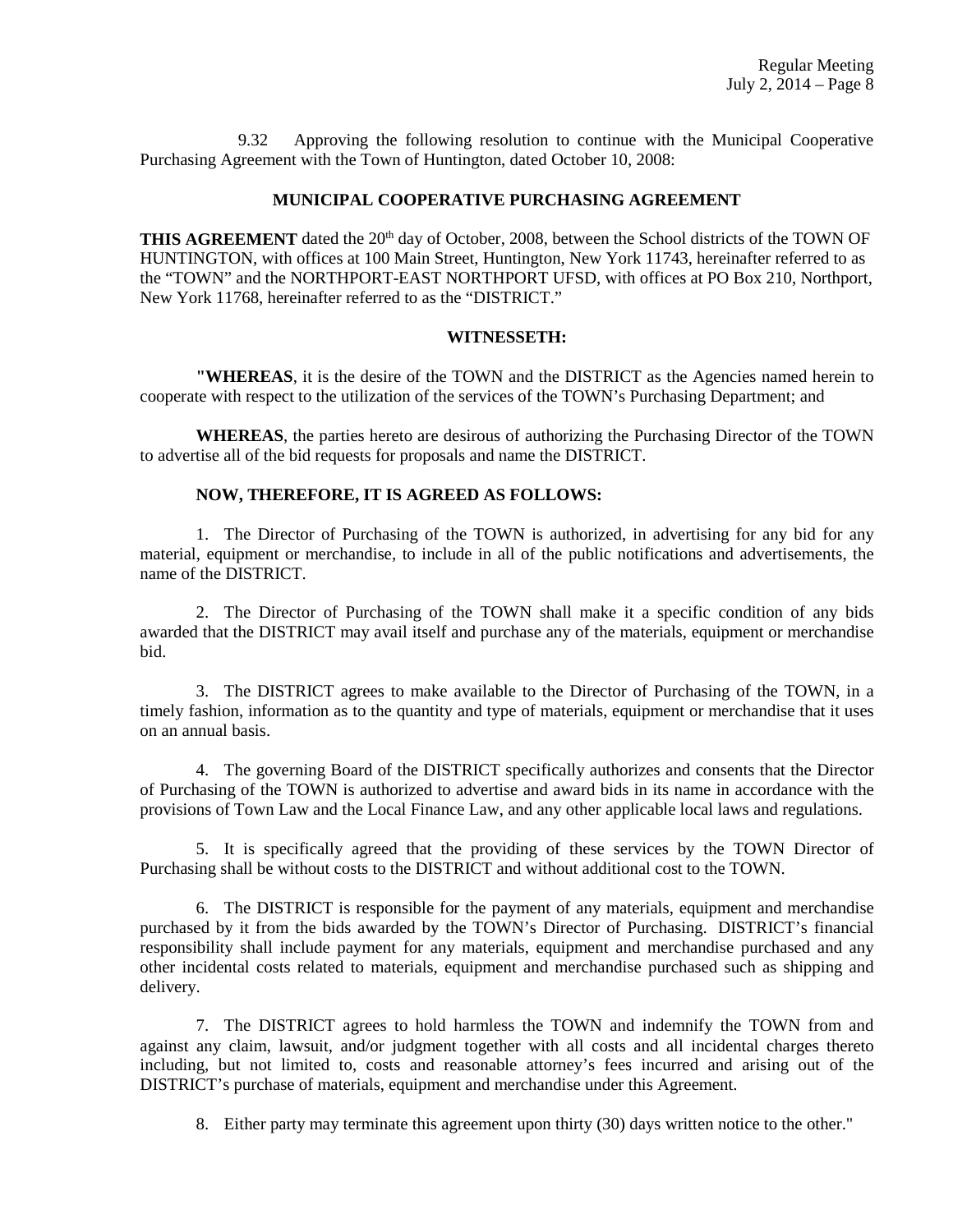9.33 Approving the following resolution to continue with the Western Suffolk BOCES Cooperative RFP #12-02P for translation services:

 9.34 Approving the following resolution to join Western Suffolk BOCES & Component School Districts RFP #12-01P for Tutorial & Special Education Services for Students

 9.35 Approving the following resolution to authorize piggybacking on the Suffolk County Department of Public Works RFP #12029 for Automated Vehicle Location and Alarming (AVLM)

9.36 Approving the following resolution:

"RESOLVED, that the Board of Education accept the donation of \$956.96 toward the purchase of supplies for Bellerose Avenue Elementary School and increase the 2014-2015 budget code A2110.5030.17.0200 by \$956.96 for this purpose.

RESOLVED, that the Board of Education hereby approves an increase in the revenue code A2705 of the 2014-2015 budget by \$956.96 with the understanding that this increase in revenue is the result of the Bellerose Avenue Elementary School participation in the Stop and Shop A+ School Rewards Program."

9.37 Approving the following resolution:

"RESOLVED, that the Board of Education accept the donation of \$364.29 to be used for student programs at Northport High School and increase the 2014-2015 budget code A2020.4010.30.2802 by \$364.29 for this purpose.

RESOLVED, that the Board of Education hereby approves an increase in the revenue code A2705 of the 2014-2015 budget by \$364.29 with the understanding that this increase in revenue is the result of the Northport High School participation in the Stop and Shop A+ Bonus Bucks Program"

9.38 Approving the following resolution:

"RESOLVED, that the Board of Education accept the donation of \$250 to be used for supplies for the Science Olympiads at Northport Middle School and increase the 2014-2015 budget code A2110.5030.23.0700 by \$250 for this purpose.

RESOLVED, that the Board of Education hereby approves an increase in the revenue code A2705 of the 2014-2015 budget by \$250 with the understanding that this increase in revenue is the result of the donation to Northport Middle School from the Morgan Stanley Annual Appeal and Charitable Spending Account Program."

9.39 Approving the following resolution:

"RESOLVED, that the Board of Education accept the donation of \$500 to provide a scholarship to a deserving 2015 Northport High School business student graduate."

9.40 Approving the following resolution:

"RESOLVED, that the Board of Education accept the donation of \$886.18 toward the purchase of educational supplies for Dickinson Avenue Elementary School and increase the 2014-2015 budget code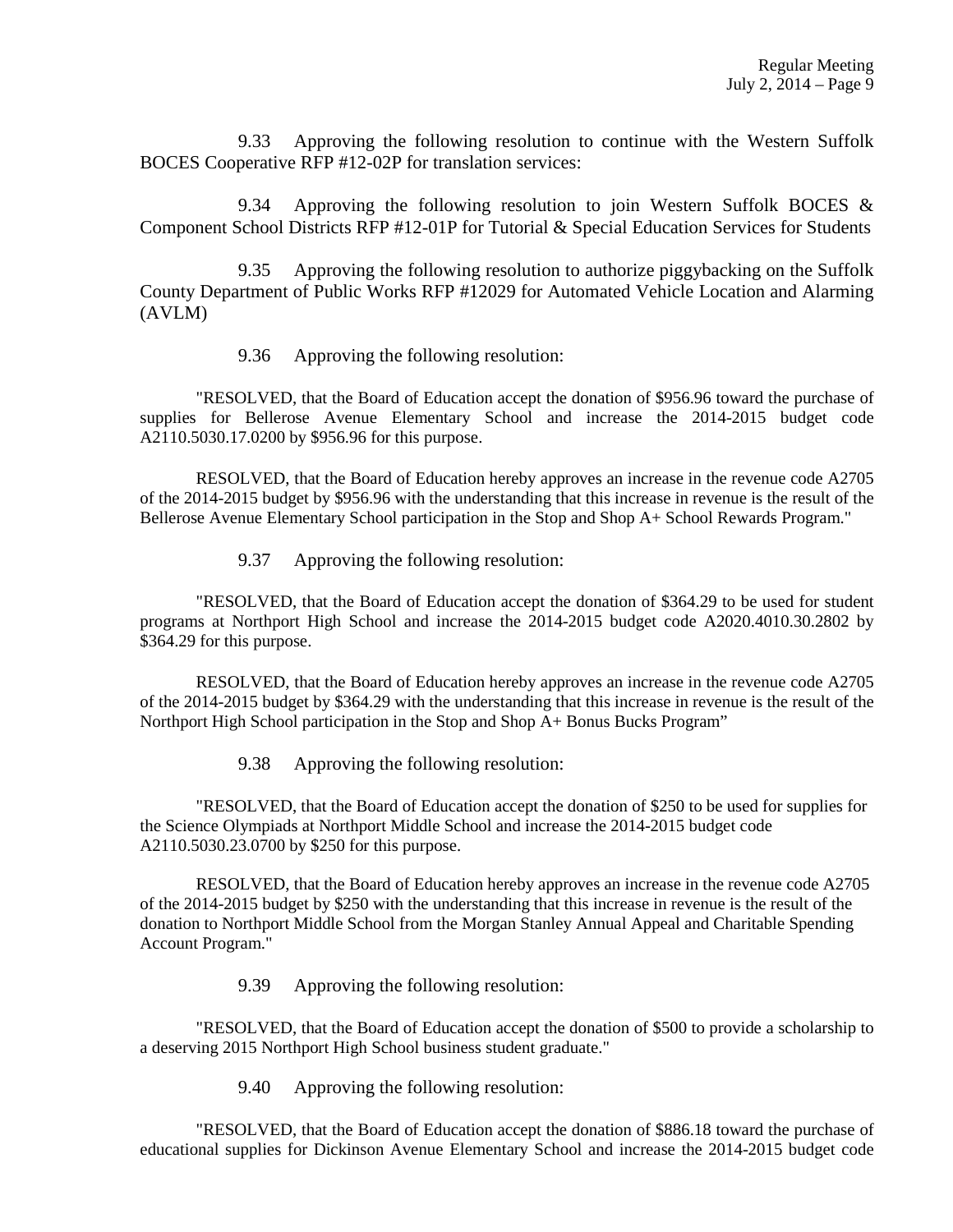A2110.5030.11.0200 by \$886.18 for this purpose.

RESOLVED, that the Board of Education hereby approves an increase in the revenue code A2705 of the 2014-2015 budget by \$886.18 with the understanding that this increase in revenue is the result of Dickinson Avenue Elementary School participation in the Stop and Shop A+ Bonus Bucks Program."

9.41 Approving the following resolution:

"RESOLVED, that the Board of Education accept the donation of \$606.23 toward the purchase of classroom supplies for Norwood Avenue Elementary School and increase the 2014-2015 budget code A2110.5030.14.0200 by \$606.23 for this purpose.

RESOLVED, that the Board of Education hereby approves an increase in the revenue code A2705 of the 2014-2015 budget by \$606.23 with the understanding that this increase in revenue is the result of the Norwood Avenue Elementary School participation in the Stop and Shop A+ School Rewards Program."

9.42 Approving the following resolution:

"RESOLVED, that the Board of Education accept the donation of \$596.77 toward the purchase of classroom supplies for Ocean Avenue Elementary School and increase the 2014-2015 budget code A2110.5030.15.0200 by \$596.77 for this purpose.

RESOLVED, that the Board of Education hereby approves an increase in the revenue code A2705 of the 2014-2015 budget by \$596.77 with the understanding that this increase in revenue is the result of the Ocean Avenue Elementary School participation in the Stop and Shop A+ School Rewards Program."

 9.43 Approving a 2014-2015 Agreement between the Northport-East Northport Union Free School District and JBP Speech, Inc.

 9.44 Approving a 2014-2015 Agreement between the Northport-East Northport Union Free School District and Creative Tutoring, Inc.

 9.45 Establishing the Paul Mirabella Jr. Memorial Scholarship to be awarded each year to a graduating senior who has excelled in solo and/or ensemble guitar performance and contributed to his or her music school community. Applicants must submit a 5 to 10 minute recording of two solo and/or ensemble pieces of contrasting styles. In addition, a public performance at the Northport High School Composer's Concert will be required.

9.46 Receiving the following donations to the District:

 9.46.1 \$500.00 from Mr. and Mrs. William Mirabelle to The Paul Mirabella Jr. Memorial Scholarship

 9.46.2 A Fender Stratocaster, value estimated by the donor to be approximately \$2,000.00, and an Ovation Custom Legend, value estimated by the donor to be approximately \$2,000.00 from Ms. Carol Mirabella and Mr. Bill Mirabella

 9.46.3 A 5'8" Yamaha Baby Grand Piano, value estimated by the donor to be approximately \$15,000.00, from Ms. Lauren Rachlin and Mr. Richard Krulik

9.47 Approving the following resolution: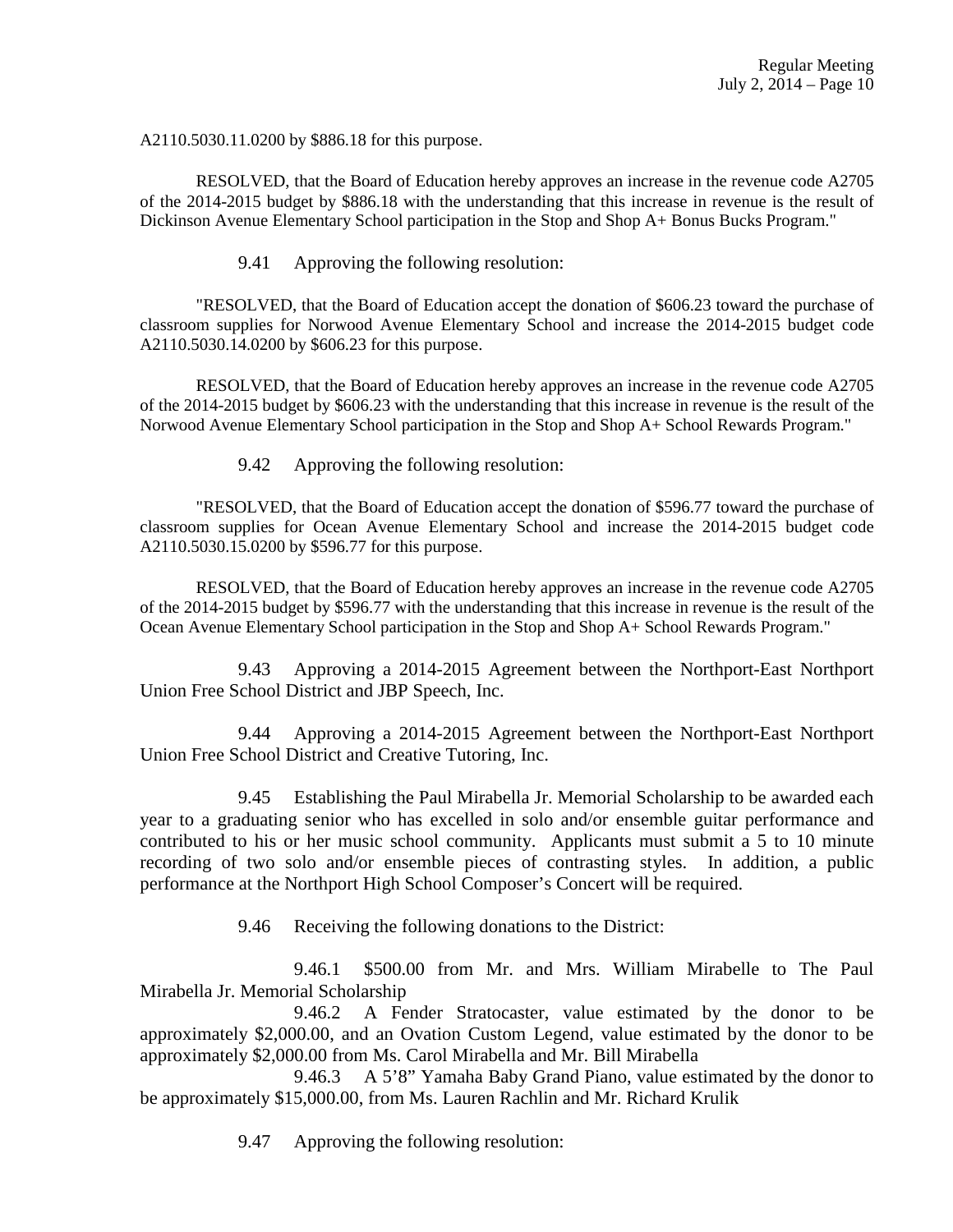"WHEREAS, the Board of Education approved by resolution on June 16, 2014 an increase to appropriation code A2110.4161.23.2902 by \$480; and,

WHEREAS, the Board of Education approved by resolution on June 16, 2014 an increase in revenue code A2705 by \$480; and,

WHEREAS, the actual amount receipted by the Northport-East Northport School District was \$420;

NOW, THEREFORE, BE IT RESOLVED, that the Board of Education amends the amount of the donation accepted on June 16, 2014 from Northport-East Northport residents for the Northport Middle School Medieval Times field trip from \$480 to \$420."

9.48 Approving the following resolution:

"BE IT RESOLVED, that the Board of Education hereby gratefully accepts a donation of \$16.00 from Northport-East Northport residents whose names are more fully set forth in the attached document, for the purposes of covering the cost of alternative Washington D.C. field trips for Northport Middle School students, and increase the 2013-2014 budget code A2110.4161.23.2902 by \$16.00 for this purpose.

BE IT RESOLVED, that the Board of Education hereby approves an increase in the revenue code A2705 of the 2013-2014 budget by \$16.00 with the understanding that this increase in revenue is the result of donations from Northport-East Northport residents."

9.49 Approving transfer of general fund appropriations in the 2013-2014 budget

Vote on Trustee McNaughton's motion to approve all items under 9.01 through 9.49, excluding severed item 9.29 was unanimously carried.

Motion was made by Trustee McNaughton, seconded by Trustee Waldenburg, to approve severed item 9.29

9.29 Approving the following resolutions:

 "WHEREAS, the Board of Education approved by resolution on August 26, 2013 an increase to the appropriation code A2110.4010.00.3209 by \$3,470.80; and,

 WHEREAS, the Board of Education approved by resolution on August 26, 2013 an increase to revenue code A2705 by \$3,470.80; and,

WHEREAS, the funds were unspent during the 2013-2014 school year; and,

 WHEREAS, the fund will be expended for the purpose intended during the 2014-2015 school year;

 NOW, THEREFORE, BE IT RESOLVED, that the Board of Education hereby rescinds its acceptance of a donation on August 26, 2013 from FRIENNDS of Northport, Inc."

 "BE IT RESOLVED, that the Board of Education hereby gratefully accepts a donation of \$3,470.80 from FRIENNDS of Northport, Inc. to be used to foster drug and alcohol awareness and prevention and thus further the work of the Community Drug & Alcohol Task Force and increase the 2014-2015 budget code A2110.4010.00.3209 by \$3,470.80 for this purpose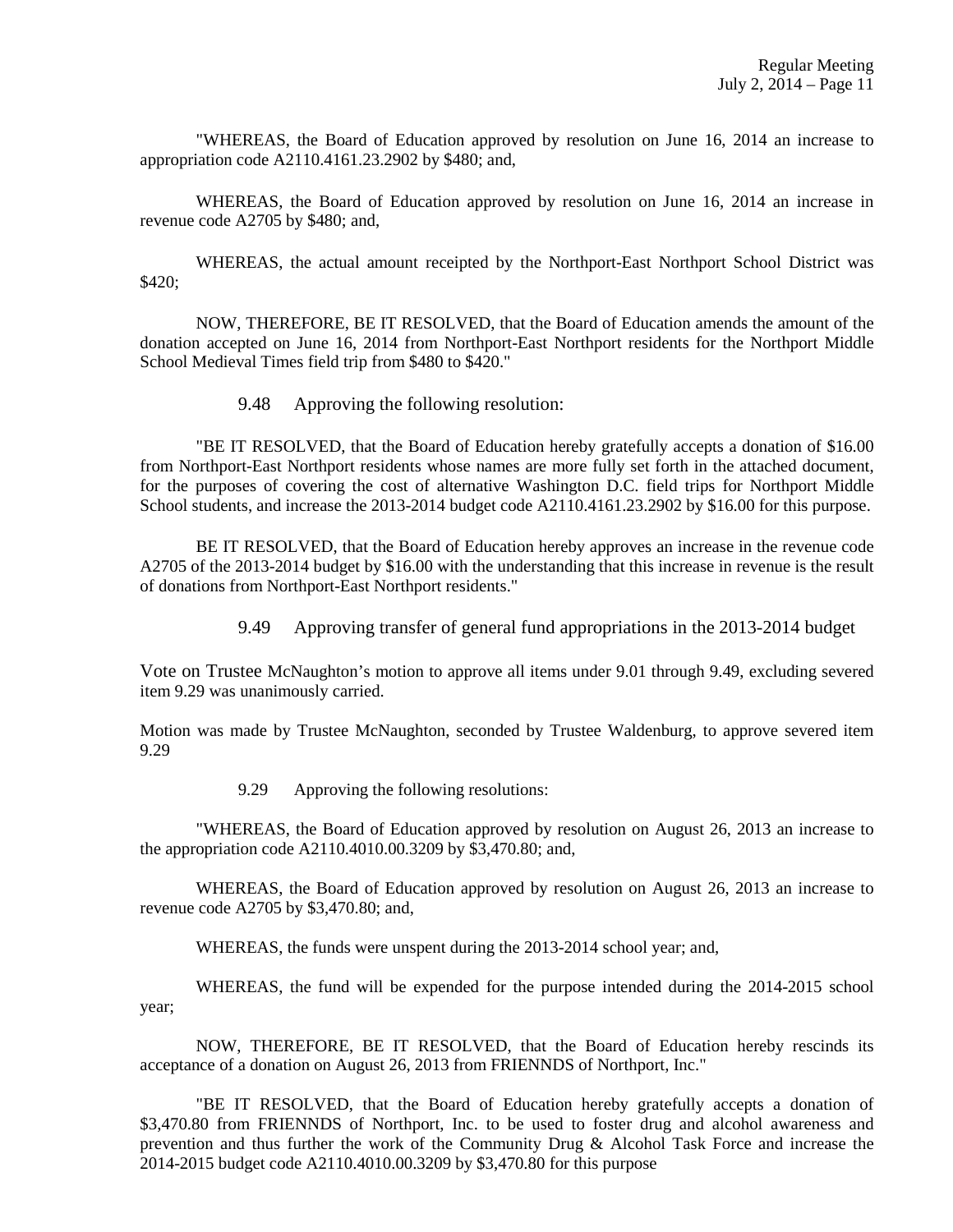BE IT FURTHER RESOLVED, that the Board of Education hereby approves an increase in the revenue code A2705 of the 2014-2015 budget by \$3,470.80 with the understanding that this increase in revenue is the result of a donation from FRIENNDS of Northport, Inc."

Vote on Trustee McNaughton's motion to approve severed item 9.29 was as follows:

| YES: | Mr. Badanes, Mrs. Binger, Mr. Maloney, Mrs. McCue, Mrs. Pisacani, Mr. Rapiejko, Mrs. |
|------|--------------------------------------------------------------------------------------|
|      | Thompson, Mr. Waldenburg                                                             |

ABSTAIN: Mrs. McNaughton

Motion passed.

# 10. SUPERINTENDENT'S REPORT - FOR INFORMATION ONLY

10.01 Schedule H – Use of Facilities

10.02 New York State School Boards Association 95th Annual Convention and Education Expo, New York City, NY, October 26-28, 2014

Motion was made by Trustee Waldenburg, seconded by Trustee McNaughton, to send three trustees to the NYSSBA 95th Annual Convention in New York City at the cost of \$460 each.

Vote on Trustee Waldenburg's motion was as follows:

- YES: Ms. Binger. Mr. Maloney, Mrs. McCue, Mrs. McNaughton, Mrs. Pisacani, Mr. Rapiejko, Mrs. Thompson, Mr. Waldenburg
- NO: Mr. Badanes

Motion passed.

# 11. UNFINISHED BUSINESS

Motion was made by Trustee McCue, seconded by Trustee Maloney, to authorize the long range planning study through BOCES at the cost of \$19,380.

Unanimously carried.

### 12. NEW BUSINESS

Trustee McNaughton stated that she would like the Board to have a conversation about better ways to communicate with the community. Mrs. McNaughton stated that some districts have a synopsis of what happens at the Board meetings which is emailed to community members, the Superintendent's goals and the Board's goals on the District website, public participation at the beginning of the Board meetings, honoring tenured staff and retirees, and more conversations with the unions.

Trustee Thompson stated that she would like the Board to review the policy on communications to the Board and how letters are handled and added to an agenda. Mrs. Thompson suggested that individual trustees be assigned to specific buildings to act as a liaison.

The Board agreed to discuss these topics at their Public Work Session on September 22<sup>nd</sup>.

# 13. ADJOURNMENT